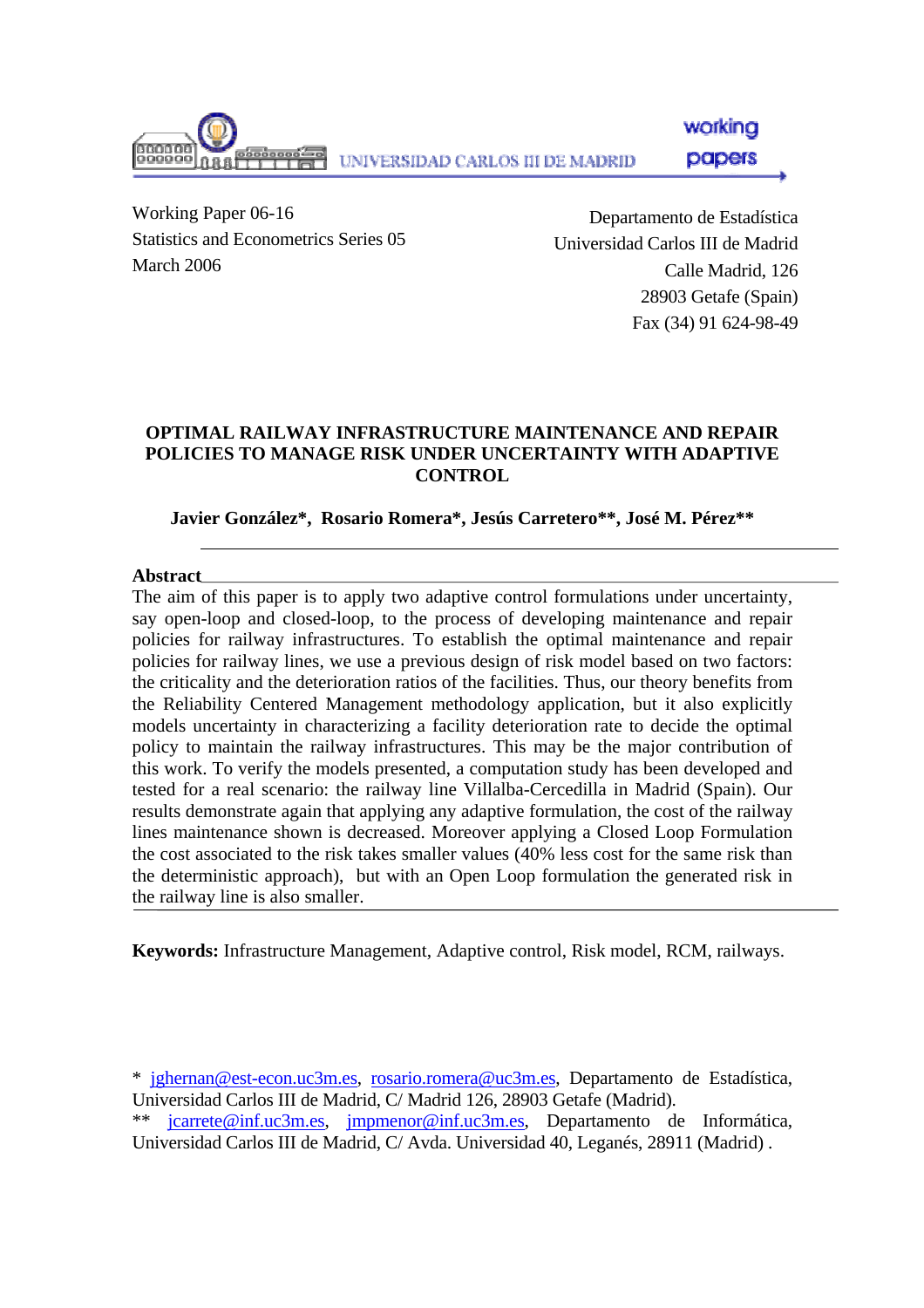# Optimal railway infrastructure maintenance and repair policies to manage risk under uncertainty with adaptive control

Javier González', Rosario Romera'\*, Jesús Carretero\*, Jose M. Perez\* 'Departament of Statistics Universidad Carlos III de Madrid, C. Madrid 126, Getafe, 28903, Madrid, Spain \*Computer Science Engineering Department. Universidad Carlos III de Madrid

Avda. Universidad 30, Leganes, 28911, Madrid, Spain

September 21, 2005

#### Abstract

The aim of this paper is to apply two adaptive control formulations under uncertainty, say openloop and closed-loop, to the process of developing maintenance and repair policies for railway infrastructures. To establish the optimal maintenance and repair policies for railway lines, we use a previous design of risk model based on two factors: the criticality and the deterioration ratios of the facilities. Thus, our theory benefits from the Reliability Centered Management methodology application, but it also explicitly models uncertainty in characterizing a facility deterioration rate to decide the optimal policy to maintain the railway infrastructures. This may be the major contribution of this work. To verify the models presented, a computation study has been developed and tested for a real scenario: the railway line Villalba-Cercedilla in Madrid (Spain). Our results demonstrate again that applying any adaptative formulation, the cost of the railway lines maintenance shown is decreased. Moreover applying a Closed Loop Formulation the cost associated to the risk takes smaller values (40% less cost for the same risk than the deterministic approach), but with an Open Loop formulation the generated risk in the railway line is also smaller.

keywords: Infrastructure Management, Adaptative control, Risk model, RCM, railways

### 1 Introduction

Infrastructure management is the method through which agencies analyze data about infrastructure systems and make decisions on repair or maintenance: bridges, railways, roads or highways are examples of these activities.

The state-of-the-art in repair policies management in railway infrastructures shows a deterministic methodology, where, most of the times, the maintenance decisions are taken based on the knowledge of the system, (NAVAIR, 1996; OREDA, 1997; Schlkins, 1996; Ireson and Clyde, 1988). In 2000, the European Union founded a project named "RAIL: Reliability centered maintenance approach for the infrastructure and logistics of railway operation" aimed to study the application of RCM techniques (Anderson and Lewis, 1990; McCall, 1965; Moubray,1996) to the railway infrastructure, following the success of RCM in other industrial fields (Abdul-Nour et al.,1998; Carretero el al., 2000; Pujadas and Chen, 1996), such as aviation NAVAIR (1996), oil industry (OREDA, 1997; Pintelon et al., 1999) or ships in Schlkins (1996). The reason for the project was that railway maintenance had been traditionally planned using the knowledge and experience of each company (see Red Nacional, 32), but without any kind of reliability based methodology to support the maintenance plans and works. Some attempts to use RCM in railways, like the REMAIN (1988) project or the Norway railways (Seve et al.,2000; Vatn et al., 1996) were not adopted by the companies, probably due to their very ambitious goals. In Carretero et al. (2003) a successful experience of applying RCM to large scale railway networks is described. In the paper, a railway line is described on Figure 1.

<sup>∗</sup>Corresponding author. Phone:+34 91 6249864; Fax:+34 916249849; Email:mromera@est.econ.uc3m.es (R. Romera)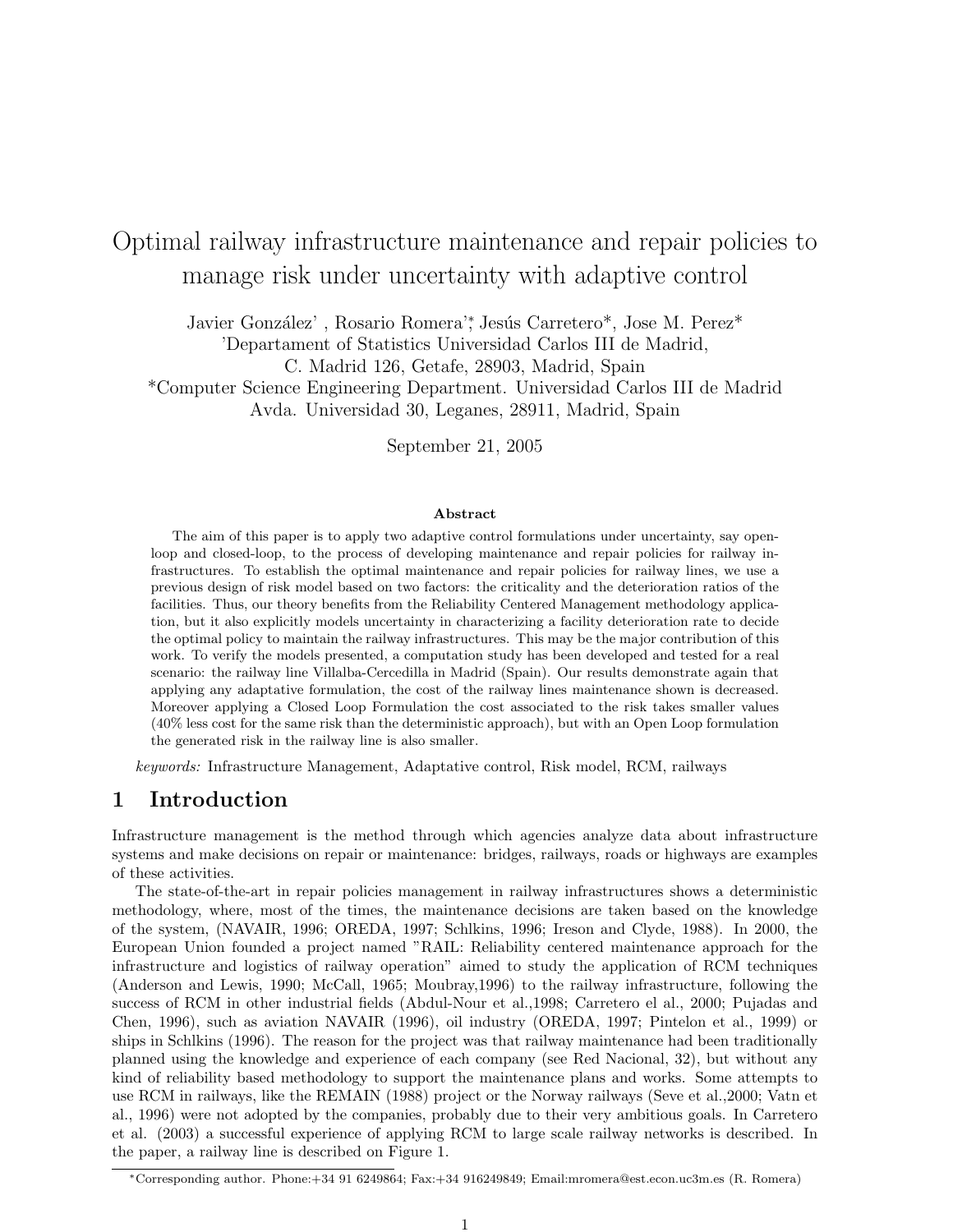

Figure 1: Railway line description

Based on this description the RCM methodology is applied to identify the failures, and to apply effective tasks to solve them.

In this paper we develop a similar approach for the maintenance of railway infrastructures, but now, we have to consider different aspects of the problem. We go a step beyond the maintenance theory shown in EN (2000) to enhance maintenance and repair policies for railway lines. The major contribution of this work is that it benefits from the RCM methodology application, but it also explicitly models uncertainty in characterizing a facility deterioration rate.

Our formulation assumes that the facility deterioration is a Markov decision process (MDP), and that the planning agency characterizes the facility deterioration rates with R Markovian models, each one determined by a deterioration level and with a matrix of transition probabilities  $\pi_{ij}^r(a)$ :

$$
p(X_{t+1} = j | X_t = i, A_t = a, Y_t = r) = \pi_{ij}^r(a), a \in A \text{ if } t \in S \text{ } t = 0, 1, 2, ..., T-1 \text{ and } r = 1, 2, ..., R
$$

where  $X_t$  is a random variable denoting the state of the infrastructure,  $Y_t$  the random variable for the environment uncertainty, T is the planning horizon and a represents the different actions, being S and A finite state-space and finite set of actions respectively. Uncertainty is captured by the random variable  $Y_t$  with mass probability  $Q_t$  in the period t. This uncertainty can be attributed to different exogenous factors as the environment, the level utilization, the design facility and the materials. In the model appears a statistical factor like the variability of the data sets used to generate the Markovian Process.

Moreover, two formulations are proposed in Durango and Madanat (2002) to solve the problem: closed loop and open loop feedback. In both, a function to minimize, that represents the minimum expected sum of discounted cost until the end of the period  $T$ , is established. The action taken at the end of each period depends on the prior sequence transition. The main difference between the two formulations is the updating rule for the mass probability  $Q_t$ . While in the pen-loop-feedback the recurrence relation does not account for the fact that the probability mass function is updated, in closed loop formulation a Bayesian rule is applied to improve the information of this variable.

In any case, agencies establish different periods, usually one year, to minimize the total optimal maintenance cost associated with a facility over a planning horizon. For example, in a road, the pavement management only depends on several deterioration states that could be discretized. Assuming that the deterioration process of the pavement is governed by different speeds, the agency only has to decide one among a group of actions to minimize the cost over a planning horizon. But in railway infrastructures the problem is different because the complexity of the problem increases with the size of the lines.

By considering that a railway line is a dynamic system, we have developed an optimal control model to establish the right maintenance policies instead of using a simple decision tree, as in RCM. But satisfying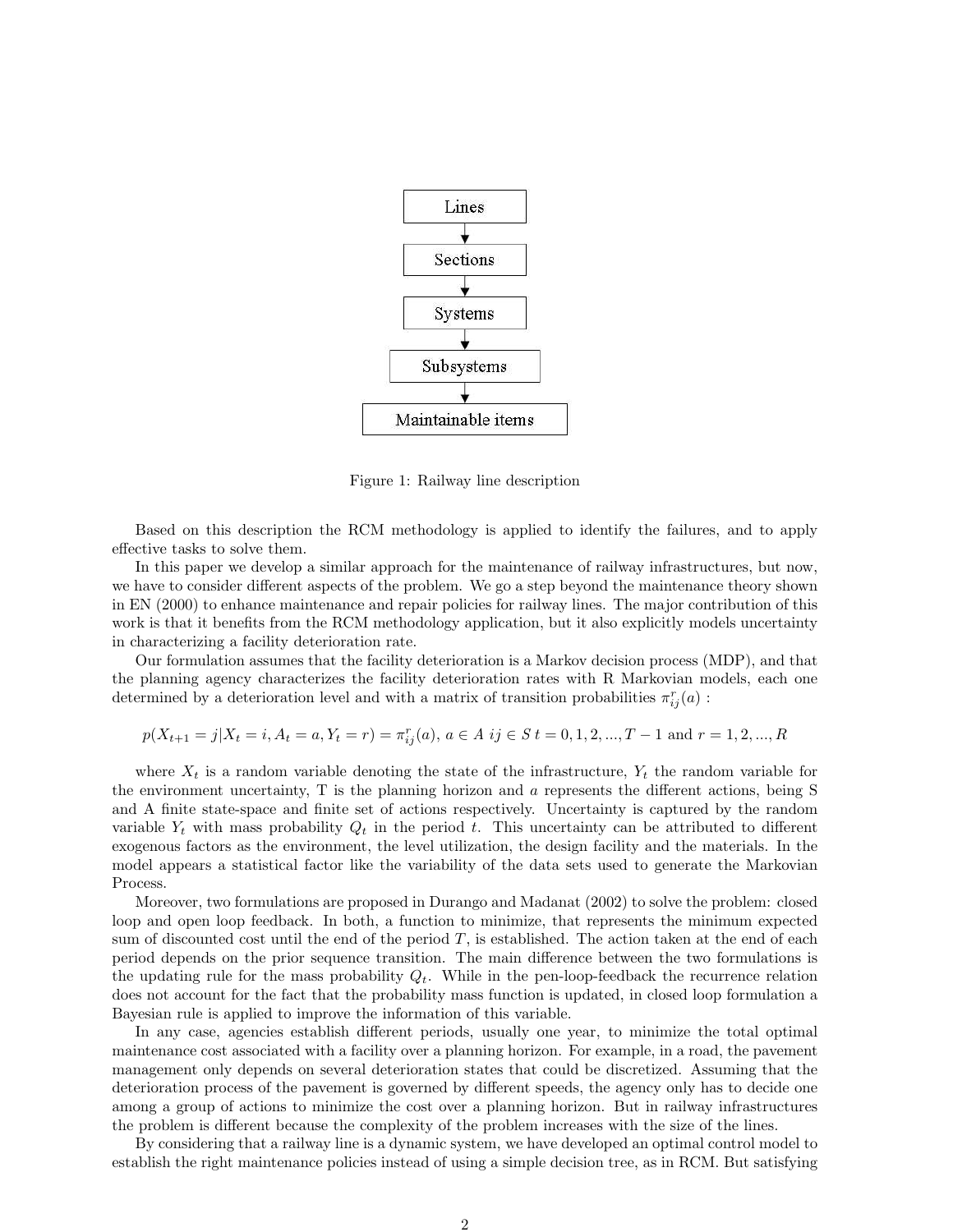

Figure 2: Scheme of a railway line

this goal with the structure of Figure 1 has an extraordinary complexity. So our model only considers that a line is divided in sections formed by systems, as shown in Figure 2.

This division transforms the simple optimal control, where we decide the maintenance policy in only one infrastructure, in a complex decision problem, which we propose a solution for in this paper.

The paper is organized as follows. Section 2 briefly presents RCM methodology. Section 3 presents the optimal control formulation for the problem of assigning a maintenance work team to a section of a railway line under uncertainty, based on the criticality and the deterioration of all sections of the infrastructure over a planning horizon. In Section 4 we present a computational study comparing the open and the closed loop formulation. In Section 5 we present conclusions and extensions of the study.

### 2 What is RCM?

The concepts behind RCM are not new, having their origin in the airline industry back in the 1960's. After several years of experience, in 1978, the US Department of Defense issued the MSG-3 (1978), an Airline/Manufacturers Maintenance Program Planning Document. That year, Nowlan and Heap wrote a comprehensive document on the relationships among Maintenance, Reliability and Safety, entitled Reliability Centered Maintenance (Nowlan and Heap, 1978), creating the RCM methodology. RCM spread throughout industries, specially those needing safety and reliability, during the 1980's and the 1990´s, being now extended to several industry fields. Today, RCM tools are integrated with Computerized Maintenance Management Systems (CMMS) (Hounsell, 1996), as Relex (RELEX) or ASP´s. The latest trend encompasses asset management and maintenance, supported by various methods of Condition Based Maintenance Systems (CBMS) and in-service inspection processes (Parida et al., 2000; Deshpande and Modak, 2002).

But, what is RCM? There are very good definitions of RCM in the literature (Anderson and Lewis, 1990; Nowlan and Heap, 1978; Pintelon et al., 1999; Rausand, 1998; Smith, 1993). In short, RCM can be defined as a systematic approach to systems functionality, failures of that functionality, causes and effects of failures, and infrastructure affected by failures. Once the failures are known, the consequences of them must be taken into account. Consequences are classified in: safety and environmental, operational (delays), non-operational, and hidden failure consequences. Later those categories are used as the basis of a strategic framework for maintenance decision-making. The decision-making process is used in order to select the most appropriate task to maintain a system filtering the proposed classification of consequences through a logic decision tree. In the 1970´s, and still today, RCM was a major challenge in many industries because it changed the focus of preventive maintenance from bringing back the systems to a "perfect" state to maintaining the system in a good "functional" state (within some defined operational limits) (Latino, 1999; Morsmann, 2000; Nakajima, 1988). Through this approach, it provides an understanding of how infrastructure works, what it can (or cannot) achieve, and the causes of failures.

RCM methodology (Moubray, 1996, 1997) has three major goals. First one is to enhance safety and reliability of systems by focusing on the most important functions. RCM is concerned mainly with what we want the equipment to do, not what it actually does. Second is to prevent or to mitigate the consequences of failures, not to prevent the failures themselves. The consequences of a failure differ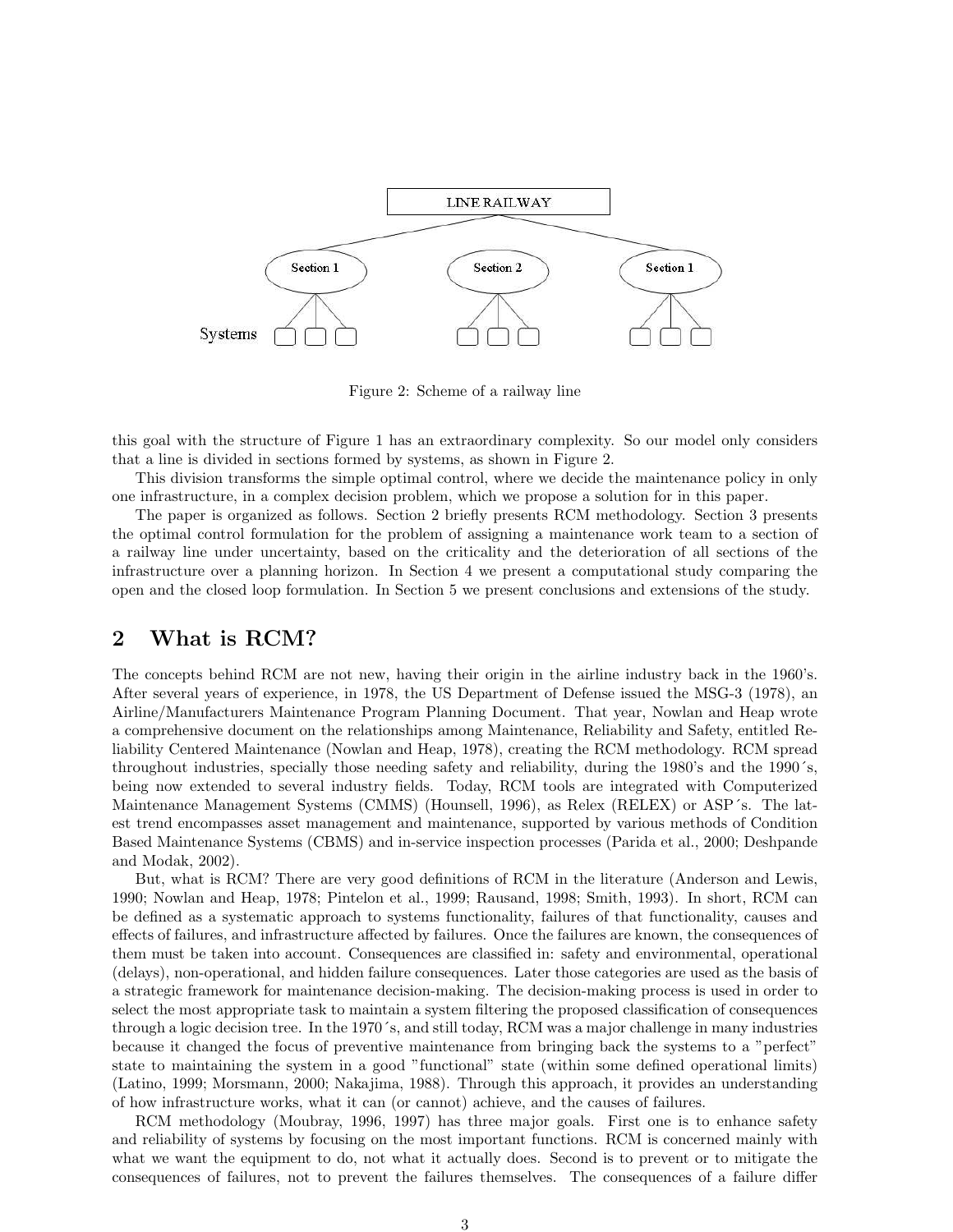depending on where and how items are installed and operated. Third one is to reduce maintenance costs by avoiding or removing maintenance actions that are not strictly necessary. It is no longer assumed that all failures can be prevented by PM, or that even if they could be prevented, it would be desirable to do so. As RCM provides a ranking of maintenance tasks for a system, it can be used as a good technique for developing a preventive maintenance program (Hall, 1992; Ben-Day, 2002). A formal review of failure consequences focuses attention on maintenance tasks that are more effective, diverting energy away from those which have little or no effect (See IEC, 1982). This helps to ensure that whatever is spent on maintenance, it is spent where it will be more necessary to ensure that the inherent reliability of the equipment is enhanced.

A major problem in RCM is to establish the criticality of the infrastructure. What is criticality? It is a measure of the importance of the system from a functional point of view. Once criticality is computed for several systems, those can be classified according to their importance for the whole railway network. Criticality is the base to rank the "machines". Criticality is computed for the whole hierarchical decomposition of the infrastructure: line, section, and system level. A set of factors is defined in order to compute the criticality, which is an addition of weighted factors values.

The factors to be taken into account were defined by Carretero et al. (2002), (2003) and they were the result of the RAIL project. They concluded that the factors should be the same for lines and sections, but should be different for systems. Why? Lines and sections are classified using functional criteria specified mostly by the client (the transport companies running trains along the rails) and adding some criteria related to infrastructure and environment. According Carretero et al (2003), for railway lines criticality factors are taken from:

| Factor          | Description                                             |
|-----------------|---------------------------------------------------------|
| Safety          | Repercussion of a failure on safety                     |
| Traffic density | Number of circulation per day                           |
| Revenues        | Revenues obtained from exploitation                     |
| Availability    | Number of hours that the line must be available per day |
| Exploitation    | Number of passengers or dangerous freights              |
| Maintainability | Maintenance process complexity                          |
| Cost (optional) | Cost associated to maintenance                          |

Table 1: Factors to compute criticality

Criticality is computed as its weighed sum of factors for each section of the line. After that, is classified according her importance through the values of different thresholds  $\{\theta_1, \theta_2, \theta_3\}$ . Each factor has a value  $F_i$  and a weight  $W_i$ . Four criticality states, that is the values of  $C_{it}$ , are defined as follows:

- A if  $\sum W_i F_i > \theta_1$
- B if  $\theta_1 > \sum W_i F_i > \theta_2$
- C if  $\theta_2 > \sum W_i F_i > \theta_3$
- D if  $\theta_3 > \sum W_i F_i$

For each railway line, there is a p-dimensional non-random vector that characterizes it:

$$
C_t = \{C_{1t}, C_{2t}, ..., C_{pt}\}
$$

Sections are classified in four levels from A to D depending on the criticality. Notice that criticality is not a random variable. Criticality is mostly defined by engineers, maintenance staff, or railway regulation authorities and values. We can also estimate  $W_i$  by statistical techniques (multiple regression analysis...) based on data set or/and variable information of the infrastructure. Once computed, criticality shows a ranking of the functional importance of each component of the infrastructure, including lines, sections and systems.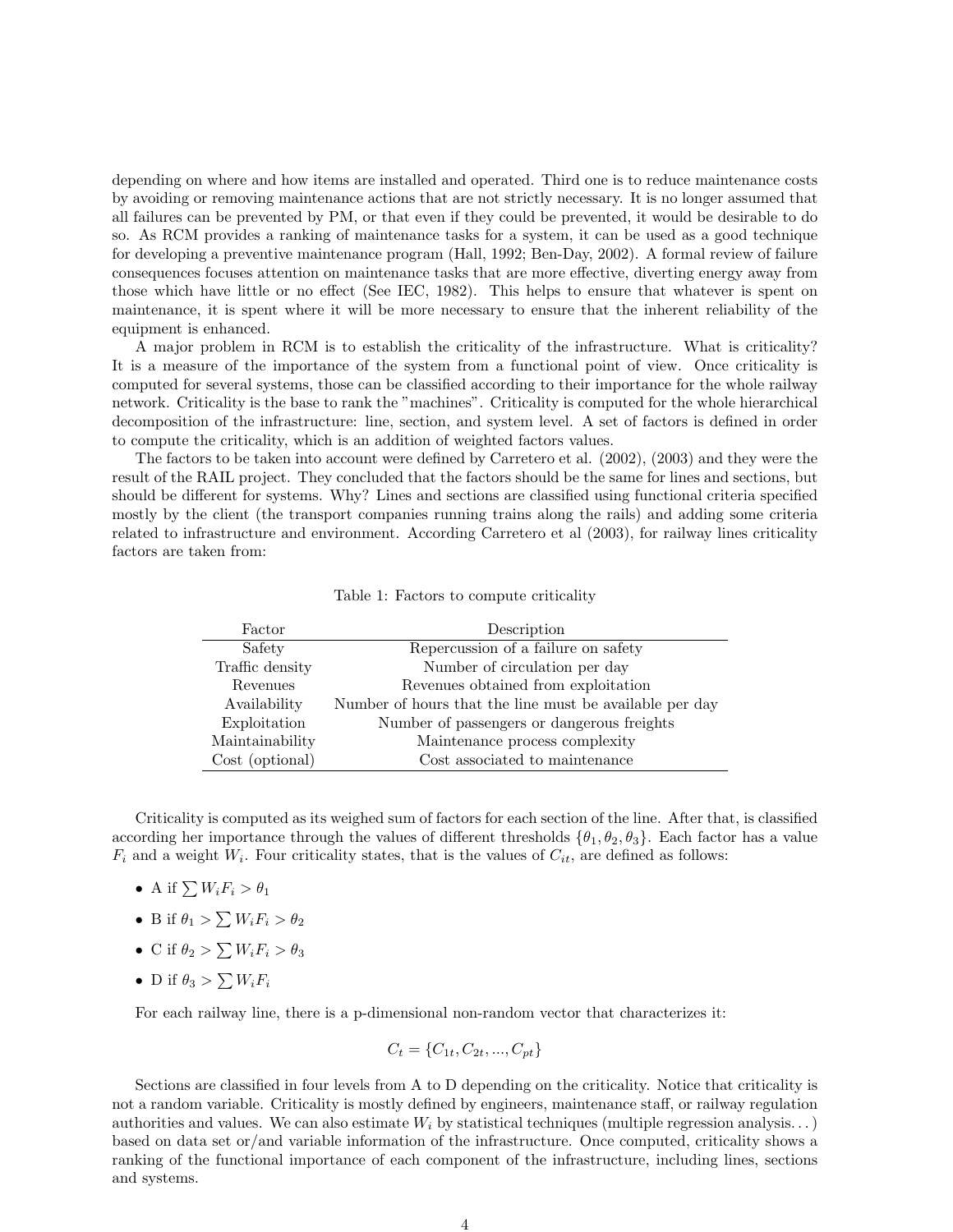In the next section we present the formulation of a control problem that includes uncertainty into the RCM model defined for railway systems.

# 3 Control problem formulation

In an optimal stochastic control problem, we consider a dynamical system whose behavior may be influenced or regulated by a subset of the system variables, which are called control, action, or decision variables. The controls that can be applied at any given time are chosen according to rules known as control policies. In addition, we consider a function called a performance criterion defined on the set of control policies, which measures or evaluates in some sense the system's response to the control policies being used. Then the optimal control problem is to determine a control policy that optimizes (either minimizes or maximizes) the performance criterion. If the system is in the state  $x$  at time  $t$  and the control is applied, then two things happen: a cost  $c(x, \overrightarrow{a})$  is incurred, and the system moves to the next state according the transition probabilities law  $\pi$ . (See for instance Bertsekas (1995), (2000); Henández-Lerma, 1996). We consider the discrete-time control model defined by the following elements  $\{S, A, A(x)|x \in S, \pi, c\}$ , where S and A are finite deterioration-levels-space and actions-space respectively. Elements  $\vec{a}$  of the subset  $A(x)$  are p-vectors of the form  $e_i = (0, 0, ..., 1, ..., 0)$  where 1 is in the position i.

Because the railway line is divided in p different sections to maintain, our goal is to assign a work team to a section of the line. This implies that we have to decide which one is the optimum section to maintain. This is a way to represent the railway line components. It is to say,  $A_t$  represents with the value 1 the section where the work team is assigned and with zero in other case. Then, in our problem, the optimal decision is not to define an optimal maintenance policy. We only have to assign the work team to the right section. Although once this action has been taken, we must define the optimal maintenance for the systems of the chosen section.

Elements  $\pi$  and c represent transition probabilities and cost functional associated with Deterioration, respectively. In our problem we evaluate transitions and the costs associated with Risk instead of the Deterioration as we introduce below.

#### 3.1 Deterioration process

Deterioration is a measure of the line degradation. Unlike Criticality, Deterioration level is captured by the random variable  $D_t$ . For each section of the line we denote deterioration by the vector:

$$
D_t = \{D_{1t}, D_{2t}, ..., C_{pt}\}
$$

Deterioration levels compose a finite set. Deterioration model capture the deterioration of facilities with different values of exogenous factors. We use the random variable  $Y_t$ ,  $t = 0, 1...T-1$ , to represent the environment uncertainty. For example, this variable may assign probabilities to three levels of degradation speed:  $p(Y_t = high)$ ,  $p(Y_t = fair)$ ,  $p(Y_t = low)$ . Transitions between deterioration levels are given in terms of transition probabilities as follows:

$$
p(D_{i,t+1} = q | D_{i,t} = p, A_t = \overrightarrow{a}, Y_{i,t} = r) = \pi_{pq}^r(\overrightarrow{a})
$$
\n
$$
(1)
$$

Moreover, we consider that the deterioration process is modeled as a homogeneous Markov Chain, where the index r in Folmula 1 represents the variable status external that has influence in the degradation. Nevertheless, in a more general setting we can consider  $\pi_{pq}^r(a)$  changing over time.

#### 3.2 Risk level

Risk is a measure of the combination of the criticality and the deterioration. Then, for each section a risk level is assigned through the values of an f function, where:

$$
R_{i,t} = f(C_{i,t}, D_{i,t}) \ t = 1, ..., T \ i = 1, ..., p
$$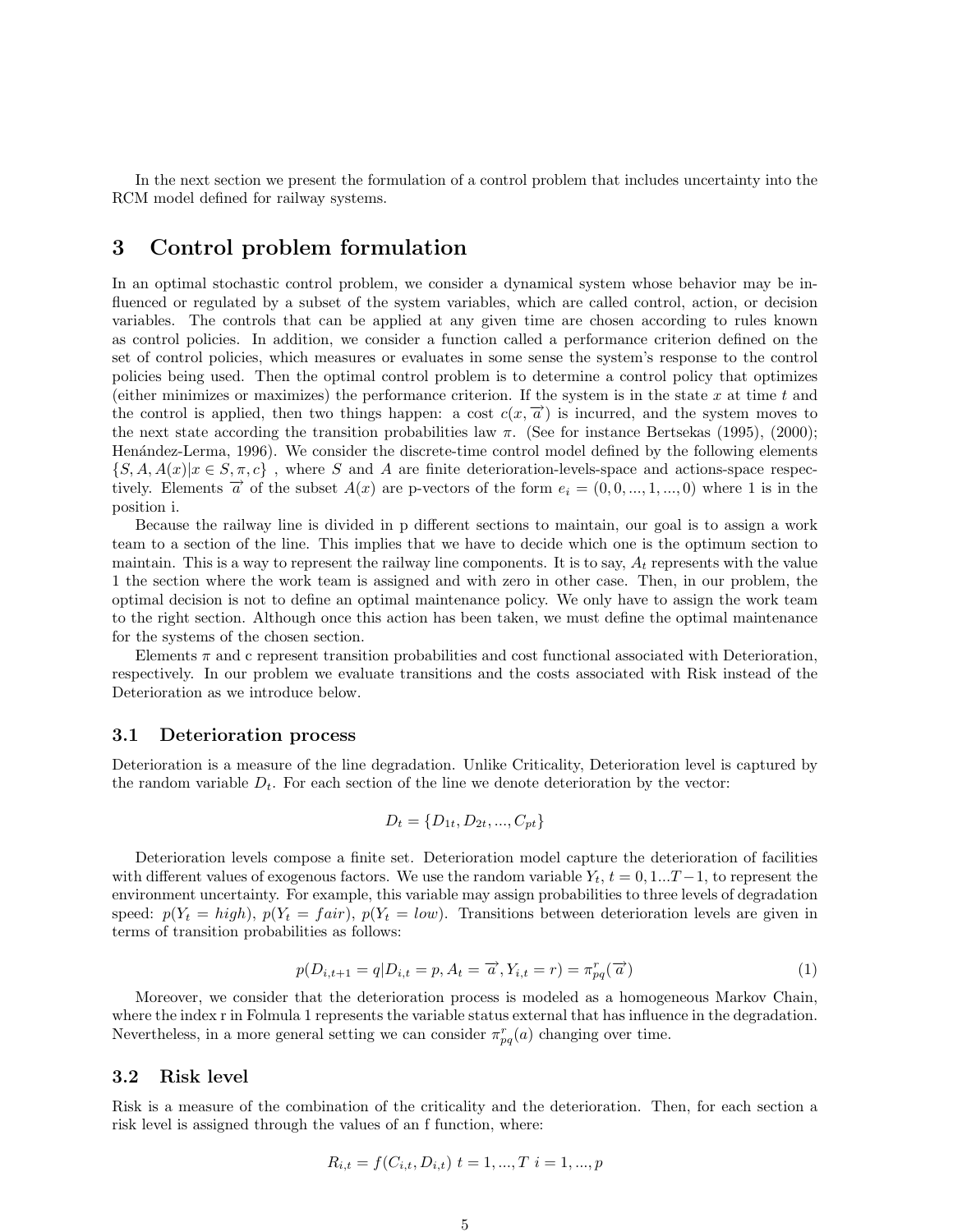Then, the risk vector for the line at time t is given by:

$$
R_t = \{R_{1t}, R_{2t}, ..., R_{pt}\}
$$

Notice that the f function does not depend on the time. Criticality and deterioration are measured in a finite number of values and, consequently, we consider also a finite number of risk values. As an example, following the standard RAMS, the function f can be represented by the table in Table 2.

Table 2: (Standard RAMS) Example combination of different values for criticality and deterioration

| C D             | Critic. 1 (Small) | Critic. 2 (Medium) | Critic. $3$ (High) | Critic. 4 (Very High) |
|-----------------|-------------------|--------------------|--------------------|-----------------------|
| Deterioration 1 | R3                | R4                 | R4                 | R4                    |
| Deterioration 2 | R3                | R4                 | R4                 | R4                    |
| Deterioration 3 | R2                | R3                 | R3                 | R4                    |
| Deterioration 4 | R1                | R2                 | R3                 | R4                    |
| Deterioration 5 | R1                | R2                 | R3                 | R3                    |
| Deterioration 6 | R1                |                    | R2                 | R3                    |

#### 3.3 Transition probabilities

Because the risk is the variable of the objective function of the problem, we propose to think of transitions between risks in terms of conditional probabilities. For each section  $i = 1, ..., p$  we consider the following elements of the risk model: The matrix of transition probabilities among the deterioration states when the maintenance policy under the line is .

$$
\Pi^{r}(\overrightarrow{a}) = \|\pi_{pq}^{r}(\overrightarrow{a})\|, p \text{ and } q \in S, r = 1, ..., R
$$

Where

$$
\pi_{pq}^r(\vec{a}) = p(D_{i,t+1} = q | D_{i,t} = p, A_t = \vec{a}, Y_{i,t} = r | t = 0, ..., T - 1
$$
\n(2)

The Matrix of transition probabilities among the risk states when the maintenance policy under the line is  $\overrightarrow{a}$ , and the criticality for the section *i* is  $C_i$ .

$$
\psi(\vec{a}, C_i) = \|\psi_{lk}(\vec{a}, C_i)\|
$$
\n(3)

Where

$$
\psi(\vec{a}, C_i) = p(R_{t+1} = h | R_t = l, A_t = \vec{a}, C_i) = \sum_{r=1}^{R} p(R_{t+1} = h | R_t = l, A_t = \vec{a}, C_i, Y_t = r) p(Y_t = r)
$$
(4)

Notice that the probability distribution of  $Y_t$  is given by the mass functions  $Q_t$  probably changing over time.

We build a matrix of probabilities, depending on the criticality state of the section  $i, C<sub>i</sub>$ , the action  $\vec{a}$  and relying on the probability distribution on the deterioration rates, the maintenance policy and the environment  $Q_t$ . Thus, if we assume stationary mass functions sequence  $Q_t$ , say  $Q_t = Q$  for  $t = 0, ..., T-1$ , then the Risk process is, in fact, a homogenous Markov Chain with matrix of transition probabilities given by  $\psi(\vec{a}, C_i)$ .

The following objective is to develop an expression for the probabilities  $\pi_{pq}^r(\vec{a})$  in terms of the probabilities  $\pi_{00}^r(\vec{a})$ . For this purpose we introduce, for each Risk level R and Criticality value  $C_i$ , the auxiliary set  $\alpha(R, C_i)$  containing all possible Deterioration values that join with Criticality  $C_i$  and according to the function  $f$  (see Table 2) report risk  $R$ . That is:

$$
\alpha(R, C_i) = \{D_j, j = 1, ..., D \text{ such that } f(C_i, D_i) = R\}
$$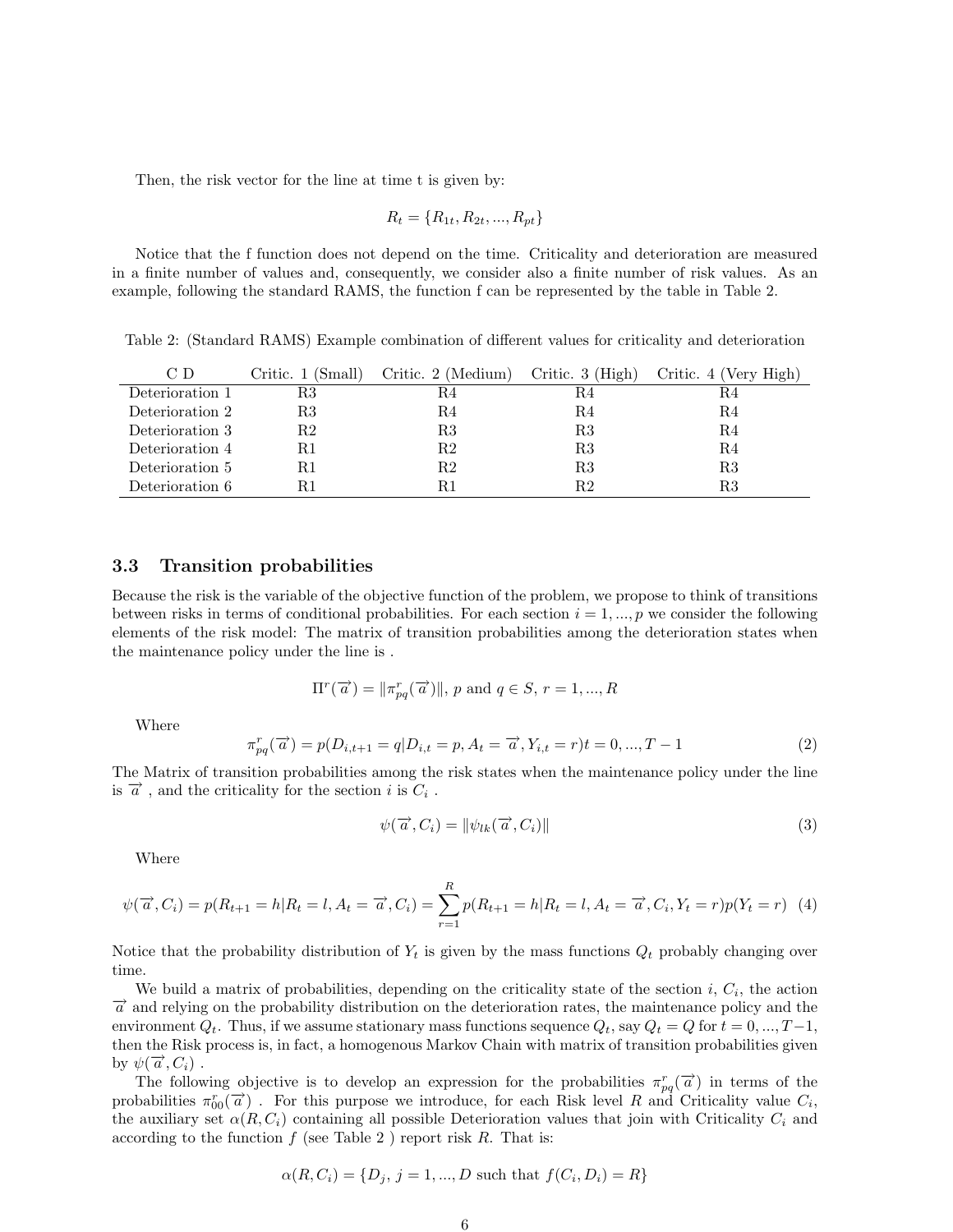Then

$$
p(R_{t+1} = h|R_t = l, A_t = \overrightarrow{a}, C_i, Y_t = r) = \sum_{m \in \alpha(C_i, l)} \theta \sum_{n \in \alpha(C_i, h)} \pi_{mn}^r(\overrightarrow{a})
$$
(5)

Where  $\theta = [Card(\alpha(C_i, l))]^{-1}$ . From a practical point of view, when computing the transition probability  $p(R_{t+1} = h|R_t = l, A_t = \overrightarrow{a}, C_i, Y_t = r)$  we also know  $D_t$ , which in fact has generated  $R_t$ . Thus,  $\alpha(C_i, l) = D_t.$ 

#### 3.4 The optimal function

From now on, we assign to each risk category a cost value, so we select the decision At such that it minimizes the one step-ahead line global risk. Thus, the problem can be formulated as the minimization of the expected sum of the discounted risk cost at the end of the period t. Let  $d_t^{cl}(R,Q)$  be the value function at the step  $t$ , with risk  $R$  and speed deterioration distribution  $Q$ :

$$
d_t^{cl}(R,Q) = min\{\sum_{k=1}^P \delta_k \sum_j \psi_{R_t,j}(\vec{a},C_i)w(R_{t+1}=j)\}t = 0,...,T-1
$$
\n(6)

The value  $0 < \delta_k < 1$  is a discount factor for the relative importance of each section and  $w(R_{t+1} = j)$ represents the cost value if the section has a risk j at the step t.

#### CASE 1: Closed loop control formulation

In the closed loop formulation we optimize expression 6 with modified transition probabilities  $\psi_{lh}(\vec{a},C_i,Q')$ depending on the mass function  $Q'$  which is an updated probability distribution of the speed deterioration variable as it is explained below.

Because in that case we make use of the knowledge of the deterioration levels  $D_t$  and  $D_{t+1}$ , we are able to construct a new speed deterioration probability distribution  $Q'$  via the Bayesian formula after the transition probabilities  $\pi_{D_t,D_{t+1}}^r(\vec{a})$  which depends on the action taken  $\vec{a}$ .

$$
Q'_{r}(p,q,\vec{a},Q) = p(Y_{t+1} = r | D_{t+1} = q, D_t = p, A_t = \vec{a}, Q)
$$
\n(7)

Given by the Bayesian updating formula:

$$
Q'_r(p,q,\overrightarrow{a},Q) = \frac{\pi_{pq}^r(\overrightarrow{a})}{\sum_k \pi_{pq}^r(\overrightarrow{a})\pi_{pq}^k(\overrightarrow{a})Q_k}
$$
(8)

But in the real case, our problem has p different sections. Based on the deterioration states at t and  $t+1$ and the action taken at the end of the period t, the updating procedure for  $Q'$  operates as follows:

$$
Q'_r(p,q,\overrightarrow{a},Q) = E_x\left[\frac{\pi_{pq}^r(\overrightarrow{a})}{\sum_k \pi_{pq}^r(\overrightarrow{a})\pi_{pq}^k(\overrightarrow{a})Q_k}\right]
$$
\n(9)

Where the index h takes values from 1 to R (degradation speed range). Equation 9 is a recursive evaluation from the period 1 to  $T - 1$ . The optimality of the Closed Loop formulation can be checked with the following experiment: under a nominal  $Q$  distribution the updating procedure giving  $Q'$  is such that we observe a clear trend approaching  $Q'$  to  $Q$  as t goes to the Horizon value  $T$ .

#### CASE 2: Open loop optimal feedback control formulation

This is a sub-optimal case because the mass function is not updated for each period. The value function is in this case:

$$
d_t^{op}(R,Q) = min\{\sum_{k=1}^P \delta_k \sum_j \psi_{R_t,j}(\vec{a},C_i)w(R_{t+1}=j)\}
$$
\n(10)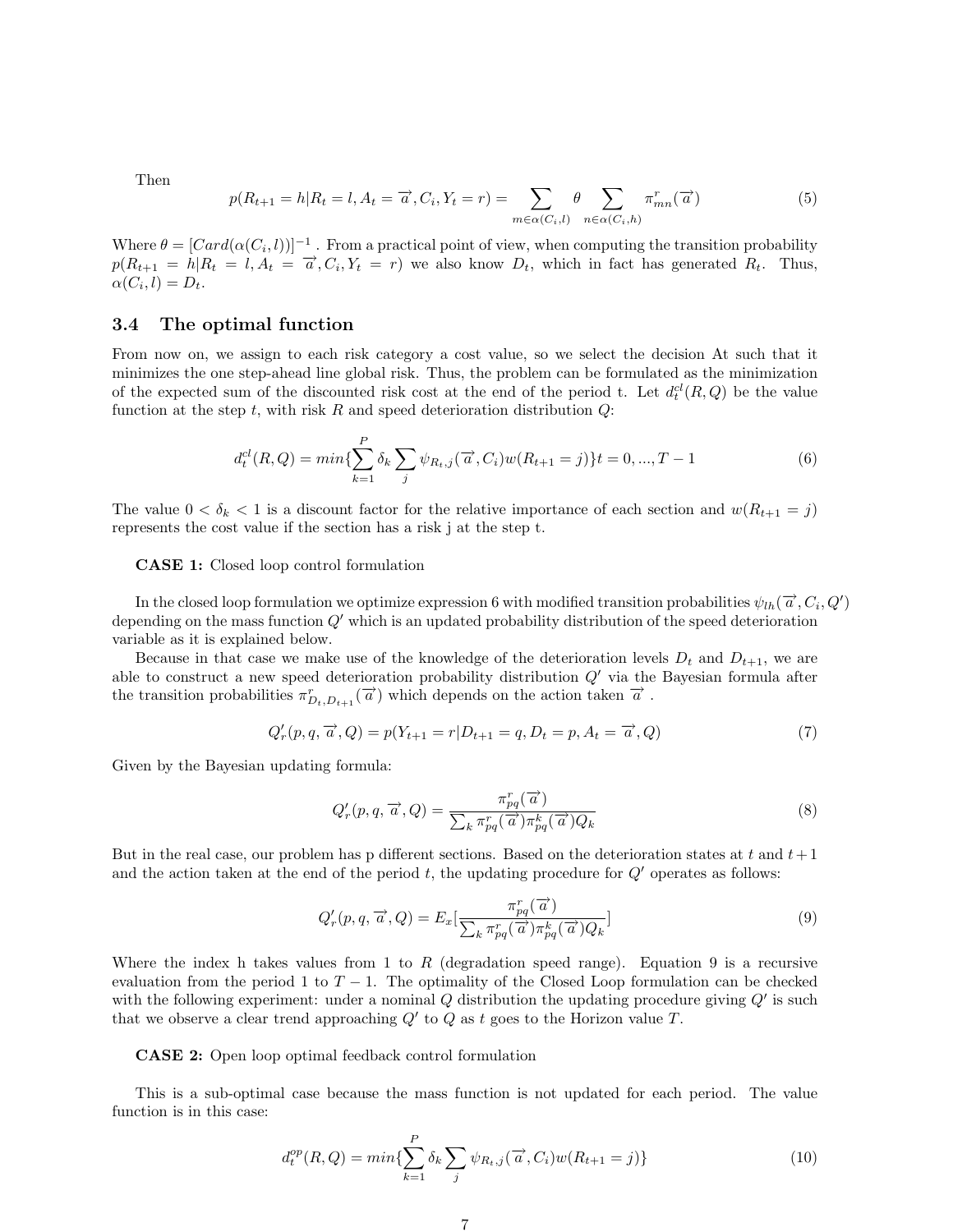In this case Q remains constant during the entire process. An upper bound for the Risk Cost of the railway line is given by the expression:

$$
s(C, w) = \sum_{i=1}^{p} \delta_k w(R_k^*)
$$
\n(11)

Where  $R^*$  Risk with the highest cost in section k.

## 4 Computational Study

In Section 2 we have presented two different Adaptive Control Formulations: Open loop, and Closed Loop. The main goal of this paper is to cover, in order to construct a model such that, working under uncertainty, provide us an optimal procedure to decide the optimal policy to maintain the railway infrastructures. The state-of-the-art in repair policies management in the railway infrastructures shows us a deterministic methodology, where most of the times, the maintenance decisions were taken based on the knowledge of the system.

In this section we present numerical results to illustrate the benefits of the optimal control formulation with uncertainty with respect to a deterministic maintenance policy. In Section 4.1 we study the performance of the two formulations and proof that the global value of the risk is decreased when we apply our modus operandi. In Section 4.2 we compare the open and the closed loop formulation under different situations of the railway line and degradation speeds and we study how the closed loop formulation performances better than open loop even when we work with incorrect deterioration models.

### 4.1 Optimal Stochastic Control formulation versus Deterministic Maintenance Policies

The purpose of this first study is to compare three maintenance policies for proving the benefits of the Optimal Control procedure under uncertainly. The employed matrices  $\pi_{pq}^r$  have been simulated according to logical deterioration probabilities among the states of degradation. We have used the following probability distribution for the environment degradation: 0.4 for slow, 0.3 for medium and 0.3 for a fast degradation in the first analysis in which we study the efficiency and the profits of the Optimal Stochastic Control strategy. We establish the same assumptions that Durango and Madanat, (2002) and Yanfeng and Madanat, (2003); say

- We have a probability distribution associated to each state of transition for each maintenance policy (to maintain or not) and for each deterioration speed.
- The maintenance decision is less effective for faster deterioration rates
- Faster deterioration has high variances in prediction.

Figure 3 presents the values of the matrices employed in the experiment. Those matrices are an example of how the environment degradation speed and the maintain policy have influence in the transition states among deterioration rates. These matrices could be different in other railway lines but they must be agree with the above assumptions. We run the example with the railway line Villalba-Cercedilla. The values of the matrix F Gives us the following criticality Table 3.

The weight of each section is  $1/11$  in every case in order to check the system without preferences on the section and obtaining a measure of the average cost. The differences among the sections are considered in terms of the criticality. We begin with an optimal situation in terms of deterioration; every section at time  $t = 0$  has a deterioration rate 1 (where 1 represents that the section is in a perfect state and 7 that section is completely deteriorated). The join function of deterioration and criticality is based on the Figure 4, and the risk cost for the four levels is (1, 5, 100, 10000). That is, we consider that levels risk 1 and 2 do not have important consequences in the system but that controlling levels 3 and 4 have is very important for the system, especially Risk 4 that corresponds with a limit case, a situation absolutely undesirable. The deterministic policy 1 consists in assigning always the work team to the same section,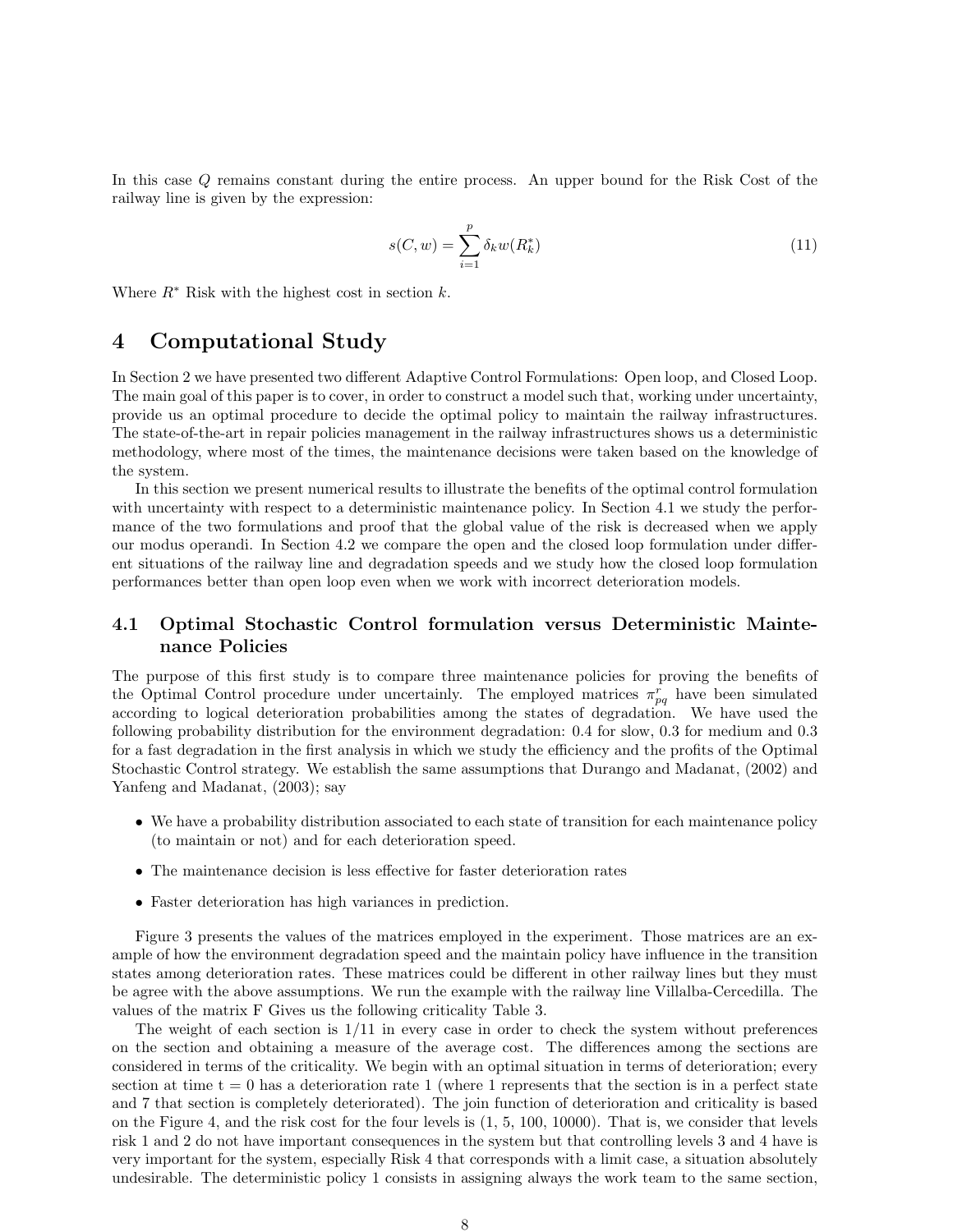| Maintain    | Yes  |      |      |      |      |      | No   |      |      |      |      |      |
|-------------|------|------|------|------|------|------|------|------|------|------|------|------|
| Degradation |      |      |      |      |      |      |      |      |      |      |      |      |
| Slow        | 1.00 | 0.00 | 0.00 | 0.00 | 0.00 | 0.00 | 0.80 | 0.15 | 0.05 | 0.00 | 0.00 | 0,00 |
|             | 0.99 | 0.01 | 0.00 | 0.00 | 0.00 | 0.00 | 0.00 | 0.80 | 0.15 | 0.05 | 0.00 | 0,00 |
|             | 0,97 | 0,02 | 0,01 | 0,00 | 0,00 | 0.00 | 0,05 | 0,00 | 0,80 | 0,15 | 0,05 | 0,00 |
|             | 0.94 | 0.03 | 0.02 | 0.01 | 0.00 | 0.00 | 0.00 | 0.00 | 0.00 | 0.80 | 0.15 | 0,05 |
|             | 0,90 | 0.04 | 0.03 | 0.02 | 0,01 | 0.00 | 0.00 | 0.00 | 0,00 | 0.00 | 0.80 | 0,20 |
|             | 0,85 | 0,05 | 0.04 | 0,03 | 0,02 | 0,01 | 0,00 | 0,00 | 0,00 | 0,00 | 0,00 | 1,00 |
| Medium      | 0.99 | 0.01 | 0.00 | 0.00 | 0.00 | 0.00 | 0,70 | 0.20 | 0,10 | 0.00 | 0.00 | 0,00 |
|             | 0,97 | 0,02 | 0,01 | 0,00 | 0,00 | 0,00 | 0,00 | 0,70 | 0,20 | 0,10 | 0,00 | 0,00 |
|             | 0.94 | 0,03 | 0,02 | 0.01 | 0,00 | 0.00 | 0.05 | 0.00 | 0.70 | 0,20 | 0.10 | 0,10 |
|             | 0.90 | 0,04 | 0.03 | 0.02 | 0,01 | 0,00 | 0.00 | 0.00 | 0,00 | 0.70 | 0,20 | 0,10 |
|             | 0.85 | 0.05 | 0,04 | 0.03 | 0.02 | 0,01 | 0,00 | 0,00 | 0.00 | 0,00 | 0.70 | 0,30 |
|             | 0,80 | 0.06 | 0,05 | 0.04 | 0,03 | 0,02 | 0,00 | 0,00 | 0,00 | 0,00 | 0,00 | 1,00 |
| Fast        | 0,97 | 0.02 | 0,01 | 0,00 | 0,00 | 0.00 | 0,60 | 0,20 | 0,10 | 0,05 | 0.05 | 0,00 |
|             | 0.94 | 0.03 | 0.02 | 0,01 | 0.00 | 0.00 | 0.00 | 0.60 | 0.20 | 0,10 | 0.05 | 0.05 |
|             | 0,90 | 0,04 | 0,03 | 0,02 | 0,01 | 0,00 | 0,05 | 0,00 | 0,60 | 0,20 | 0,10 | 0,10 |
|             | 0,85 | 0,05 | 0,04 | 0.03 | 0,02 | 0,01 | 0,00 | 0,00 | 0,00 | 0,60 | 0,30 | 0,10 |
|             | 0.80 | 0,06 | 0.05 | 0.04 | 0.03 | 0.02 | 0,00 | 0.00 | 0.00 | 0,00 | 0.60 | 0,40 |
|             | 0,75 | 0.07 | 0.06 | 0.05 | 0.04 | 0.03 | 0,00 | 0.00 | 0.00 | 0.00 | 0.00 | 1,00 |

Figure 3: Risk cost over four maintenance schemes

| Section                     | Criticality |
|-----------------------------|-------------|
| Villalba                    | High        |
| Villalba-Los Negrales       | Medium      |
| Los Negrales                | Médium      |
| Los Negrales-Alpedrete      | Médium      |
| Alpedrete                   | Médium      |
| Alpedrete-Collado Mediano   | Médium      |
| Collado Mediano             | High        |
| Collado Mediano-Los Molinos | Médium      |
| Los Molinos                 | Médium      |
| Los Molinos - Cercedilla    | Medium      |
| Cercedilla                  | High        |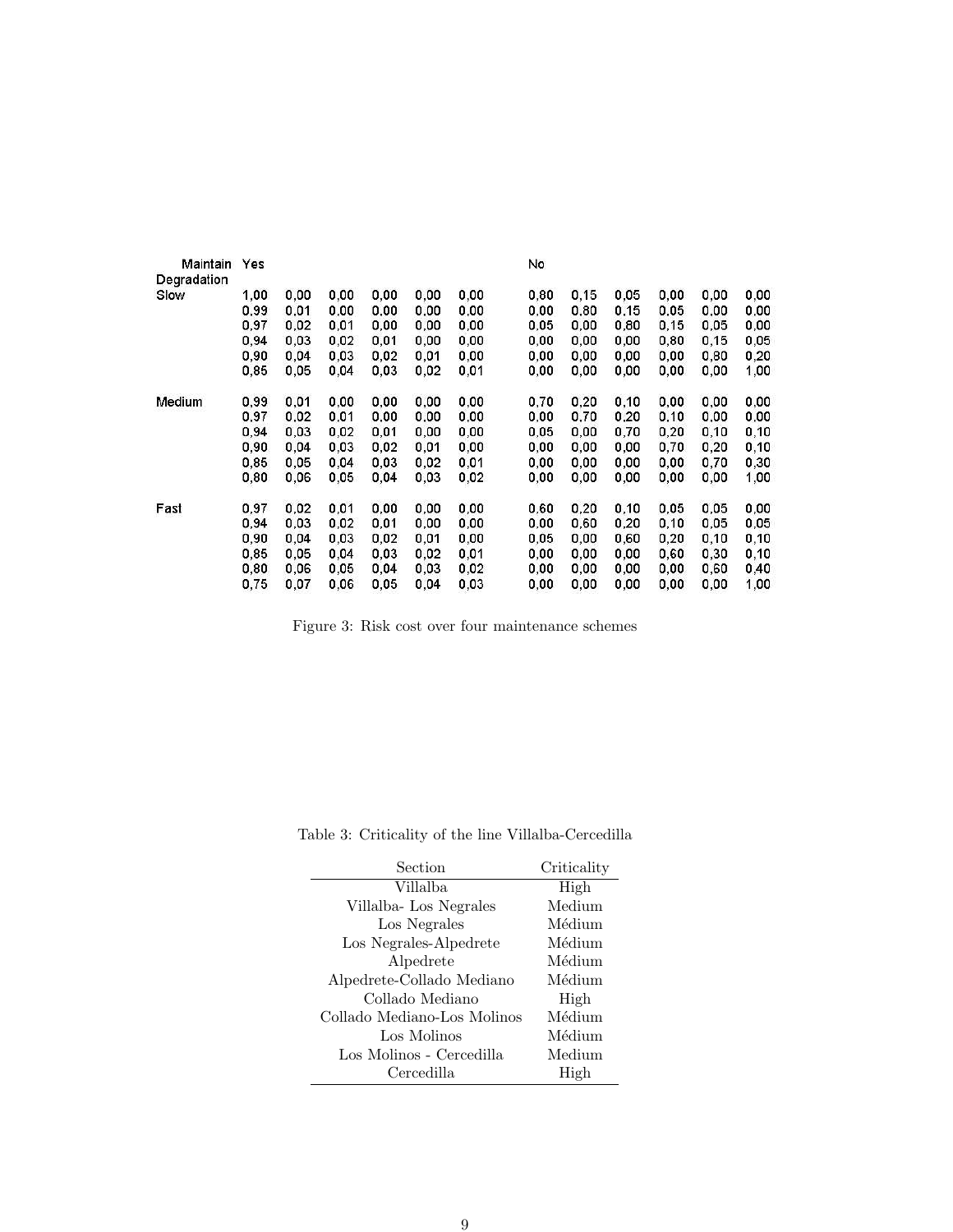

Figure 4: Risk cost over four maintenance schemes



Figure 5: Risk Cost Anova analysis

in the example the section 1. The deterministic policy 2 maintains the sections of the line in a sequential order along the planning horizon, and beginning in the section 1.The total cost evaluation is denoted in this case by  $d_t^{det}$ .

Four optimization schemes are shown in Figure 4. We simulate a case of 100 iterations. It is easy to see graphically, that when applying one of the two proposed formulations the level of the risk decreases along the planning horizon.

It is clear that applying a Closed Loop Formulation the cost associated to the risk takes smaller values. It is also logical to think that even with an Open Loop formulation, the generated risk in the railway line is smaller. Deterministic policy 2 gives us values of the risk with a larger variability along the planning horizon in comparison with Close and Open loop. To proof that fact from a statistical point of view, we apply the Anova Methodology: considering methods as factor levels. Obviously, in this analysis we consider that we are working with stationary processes that take values around a mean. We obtain highly significant  $(p-value \approx 0)$  results among the three methods. It is obvious that the maintenance policy of assigning the work team always to the same section is undesirable but shows us the limit risk value with the employed weights. In this case both Control Formulations improve the risk value respecting to the deterministic policy. The multiple Box-Plot in Figure 5 shows graphically this result.

In terms of the Risk variability Closed and Open Loop policies behave better than the Deterministic Policy The one way Anova compares the methods considering the mean, but it is interesting to compare them with other criteria like the maximum risk cost (Max) obtained along the 100 iterations of the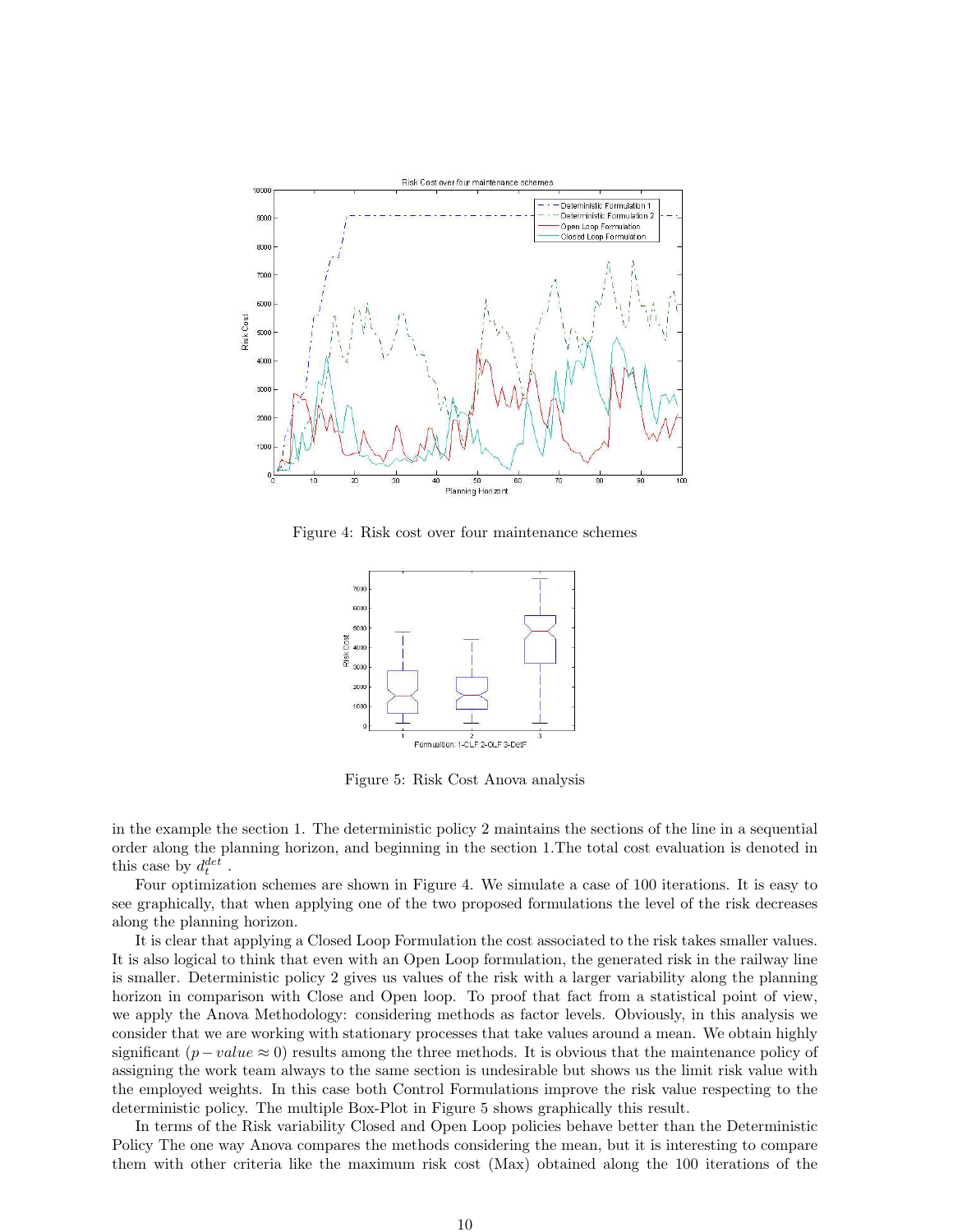

Figure 6: Absolute risk values

process, and the standard deviation of the process (S). Table 4 shows the relative improvement over the deterministic maintenance policy. The value in each cell is computed as follows:

Table 4: Relative improvement versus deterministic maintenance policy

|      | OLF vs DeF | CLF vs DeF |
|------|------------|------------|
| Mean | 59,85%     | 57,54%     |
| Max  | 41,73%     | 34,84%     |
| S    | 41,40\%    | 24,70%     |

$$
Criteria = \frac{d_t^{det} - d_t^{cl \vee op}}{d_t^{det}} \tag{12}
$$

Where  $d_t^{cl}(R,Q)$  and  $d_t^{op}(R,Q)$  are shown in formulas 6 and 10 respectively. Figure 7 shows graphically the results obtained when working with the absolute risk values:

Thus, it is clear that, applying any loop formulation, the cost of the railway lines maintenance is decreased applying any of the criteria employed below.

#### 4.2 Open Loop Formulation versus Closed Loop Formulation

In section 4.1 we have shown the existence of differences among the implemented algorithms when we compare them with a deterministic maintenance policy. In this section we study in deep those differences with several values of the probability density of the environment, and we proof that the closed loop formulation performs better that the open loop even when the deterioration model is incorrect. We simulate the Open and Closed Formulations according to tree probability mass functions: (0.05, 0.05, 0.95), (0.33, 0.34, 0.33) and (0.95, 0.05, 0.05) respectively (see Figure 7). In a first approach, the process employed for generating the deterioration transitions and Q are the same. That is to say, open loop formulation is working with a correct deterioration model. Following the same comparative procedure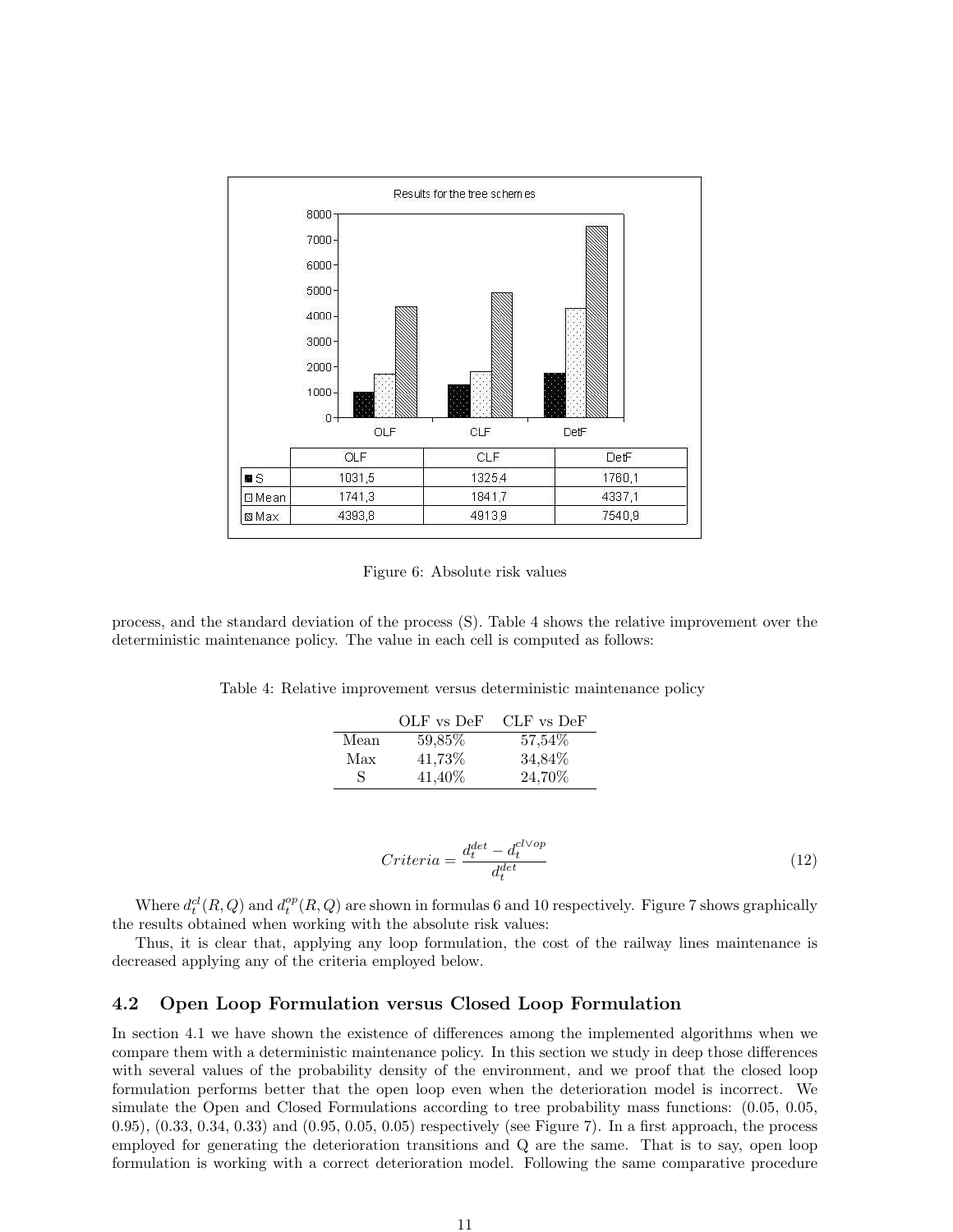

Figure 7: Three maintenance instances when the prior distribution of Q is right

that is Section 4.1, the Anova test found significant results in the second and third case and always in favor of the close loop formulation.

Once we have checked that close formulation performs better than open formulation when the deterioration model is correct, it is interesting to check the maintenance methodology when we have incorrect information about the distribution Q. We study an extreme case when we suppose that the deterioration environment follows a probability function  $(0.05, 0.05, 0.90)$ , when the correct model is  $(0.90, 0.05, 0.05)$ . We run the process 30 times and analyze the results (Figure 9).

Computing the mean for the two schemes in the 30 instances and plotting the results we observe the differences among the method with incorrect information. Since the closed loop employs an updating Bayesian method for the function Q', the performance is better in terms of the risk cost. Discontinued lines correspond to the average risk cost of each method.

### 5 Conclusions and future work

In this paper, the latent MDP model introduced by Durango and Madanat, (2002) to characterize facility deterioration has been successfully extended to evaluate Risks. We have gone a step beyond to enhance maintenance and repair policies for railway lines. For this purpose the RCM framework introduced by Carretero el al. (2003) for obtaining maintenance policies in railway infrastructures, has been provided of a mathematical tool that improves the deterministic results. Thus, our theory benefits from the RCM methodology application, but it also explicitly models uncertainty in characterizing a facility deterioration rate to decide the optimal policy to maintain the railway infrastructures. This may be the major contribution of this work.

The complexity of the railway infrastructure, specially that related with signalling, increases the complexity of the modelling problem. However, we have been able to define a formulation of the problem assuming that the facility deterioration is a Markov decision process (MDP), and that the planning agency characterizes the facility deterioration rates with R Markovian models, each one determined by a deterioration level and with a matrix of transition probabilities  $\pi_{ij}^r(a)$ .

By dividing the railway lines in sections, we could achieve to assign a work team to a section of the line optimally. A part of the RCM methodology has been used to compute previously the criticality of each section, so that we can use the RAMS model to relate criticality and risk. We have also developed two models: open loop and closed loop. Theoretical tests has demonstrated that the closed loop is better than open loop, but both of them performs better than the deterministic RCM methodology (which was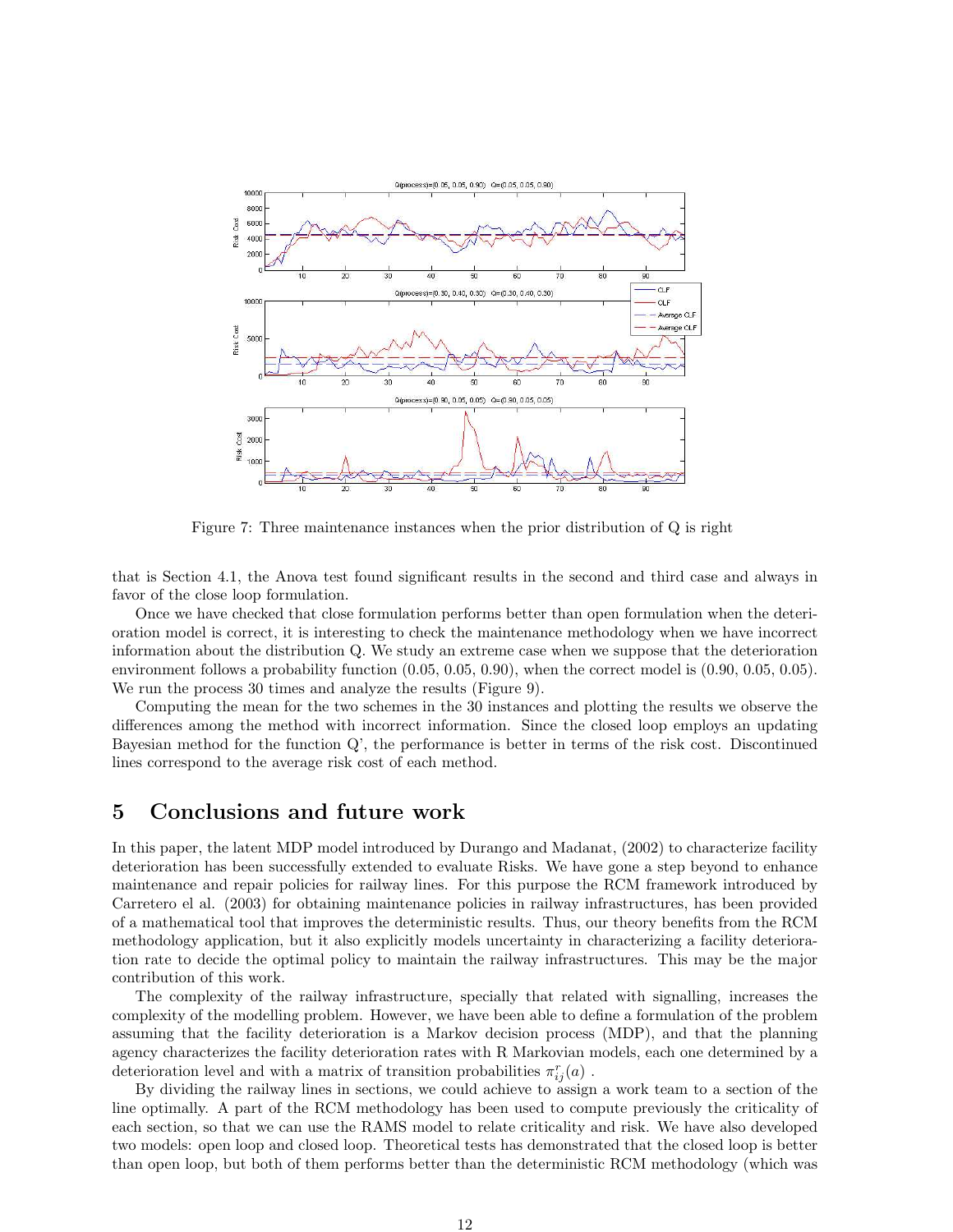

Figure 8: Model results when the deterioration model is correct



Figure 9: Mean values for open and closed loop schemes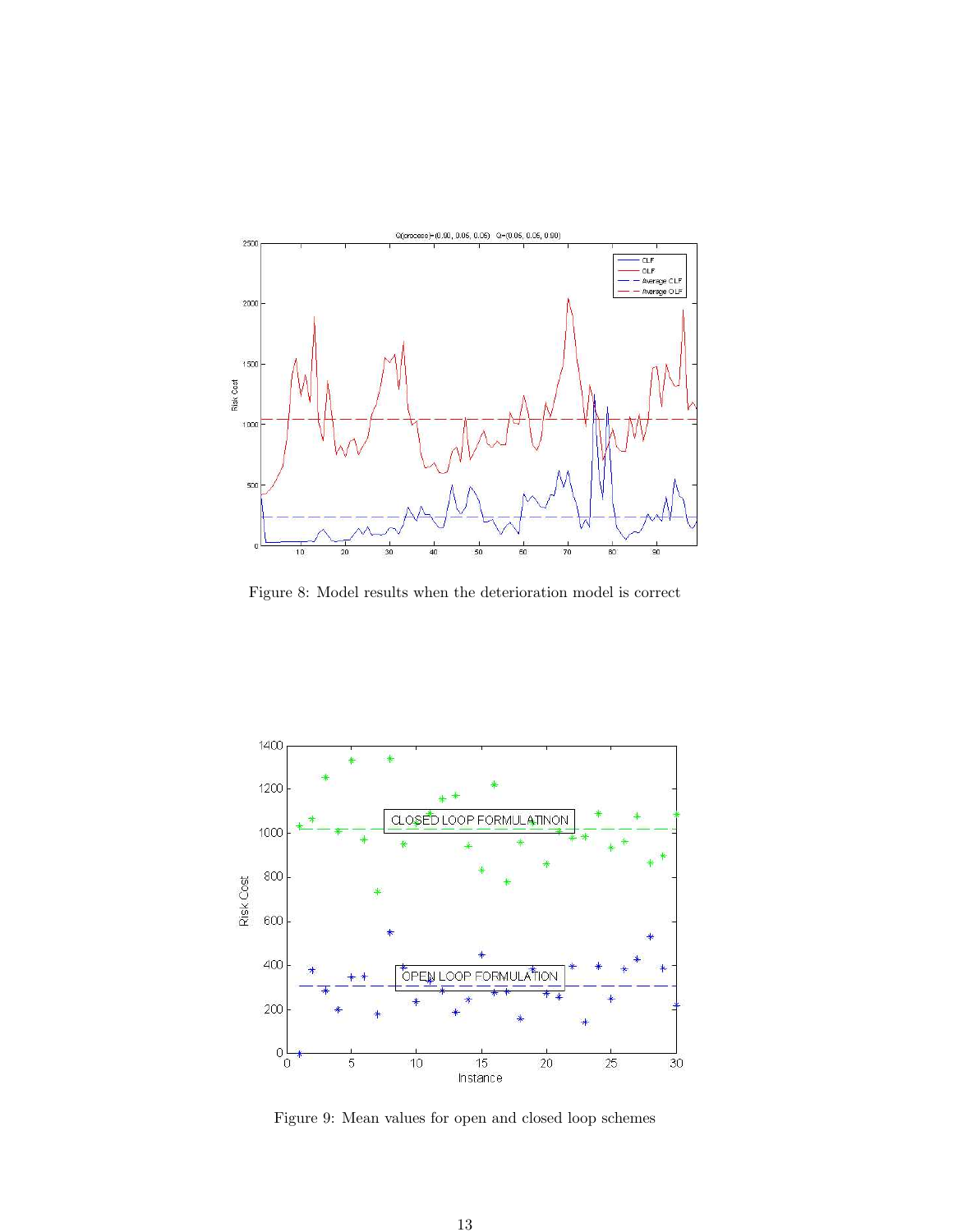also and advance over traditional maintenance methodologies).

To verify the models presented, a computation model has also been developed and tested with a real scenario: the railway line Villalba-Cercedilla in Madrid (Spain). The test demonstrated again that applying any loop formulation, the cost of the railway lines maintenance is decreased. Moreover applying a Closed Loop Formulation the cost associated to the risk takes smaller values (40% less cost for the same risk than the deterministic approach), but with an Open Loop formulation the generated risk in the railway line is also smaller.

Work is going on to extend the model to the systems level. We are now studying how to overcome the complexity of the problem. Further research for the multicriteria cost case should be done

## References

- [1] G. Abdul-Nour et al., A Reliability Based Maintenance Policy: A Case Study, Computers Industrial Engineering, 33(3-4), pp. 591-594, 1998.
- [2] R. Anderson and N. Lewis, Reliability Centered Maintenance: management and engineering methods, Elsevier Applied Sciences Press, The Netherlands, 1990.
- [3] M. Ben-Daya, You may need RCM to enhance TPM implementation, Journal of Quality in Maintenance Engineering, Vol 6, No 2, 2002.
- [4] D. Bertsekas. Dynamic Programming and Optimal Control. Athena Scientific. 1995.
- [5] D. Bertsekas. Dynamic programming and optimal control. Athena Scientific, 2nd ed. 2000.
- [6] J. Carretero et al. (2000). Study of Existing Reliability Centered Maintenance (RCM) Approaches Used in Different Industries, Technical Report FIM/110.1/DATSI/00, Universidad Politécnica de Madrid, Spain.
- [7] J. Carretero et al., Planning Preventive Maintenance in Railway Networks Using RCM, Working With Display Units (WWDU 2002) Conference, Germany, May, 2002.
- [8] J. Carretero et al.. Applying RCM in Large Scale Systems: a Case Study with Railway Networks. Reliability Engineering and System Safety 82 (2003) 257-273. Elsevier 2003.
- [9] EN 50126, "Railway applications The specification and demonstration of Reliability, Availability, Maintainability and Safety (RAMS)", CENELEC, 2000
- [10] V.S. Deshpande and J.P. Modak, Application of RCM to a medium scale industry, Reliability Engineering and System Safety, To be published, 2002.
- [11] Durango, P. L., Madanat, S. M., (2002). Optimal maintenance and repair policies in infrastructure management under uncertain facility deterioration rates: an adaptive control approach. Transportation Research Part A 763-778.
- [12] R. Hall, Optimizing Preventive Maintenance Using RCM, Maintenance 7(4), December 1992.
- [13] O. Hernández-Lerma. Discrete-time Markov control processes : basic optimality criteria. Springer (1996)
- [14] D. Hounsell, Tomorrow´s CMMS, Plant Maintenance Resource Center, Trade Press Publishing Corporation, USA. 1996
- [15] IEC, Dependability management Part 3-10: Application guide Maintainability, IEC, 1982
- [16] W.G. Ireson and F.C. Clyde. Handbook of Reliability Engineering and Management, McGraw-Hill Inc, 1988.
- [17] M. Latino, RCFA + RCM = Formula for Successful Maintenance, Plant Engineering Magazine, December 1999.